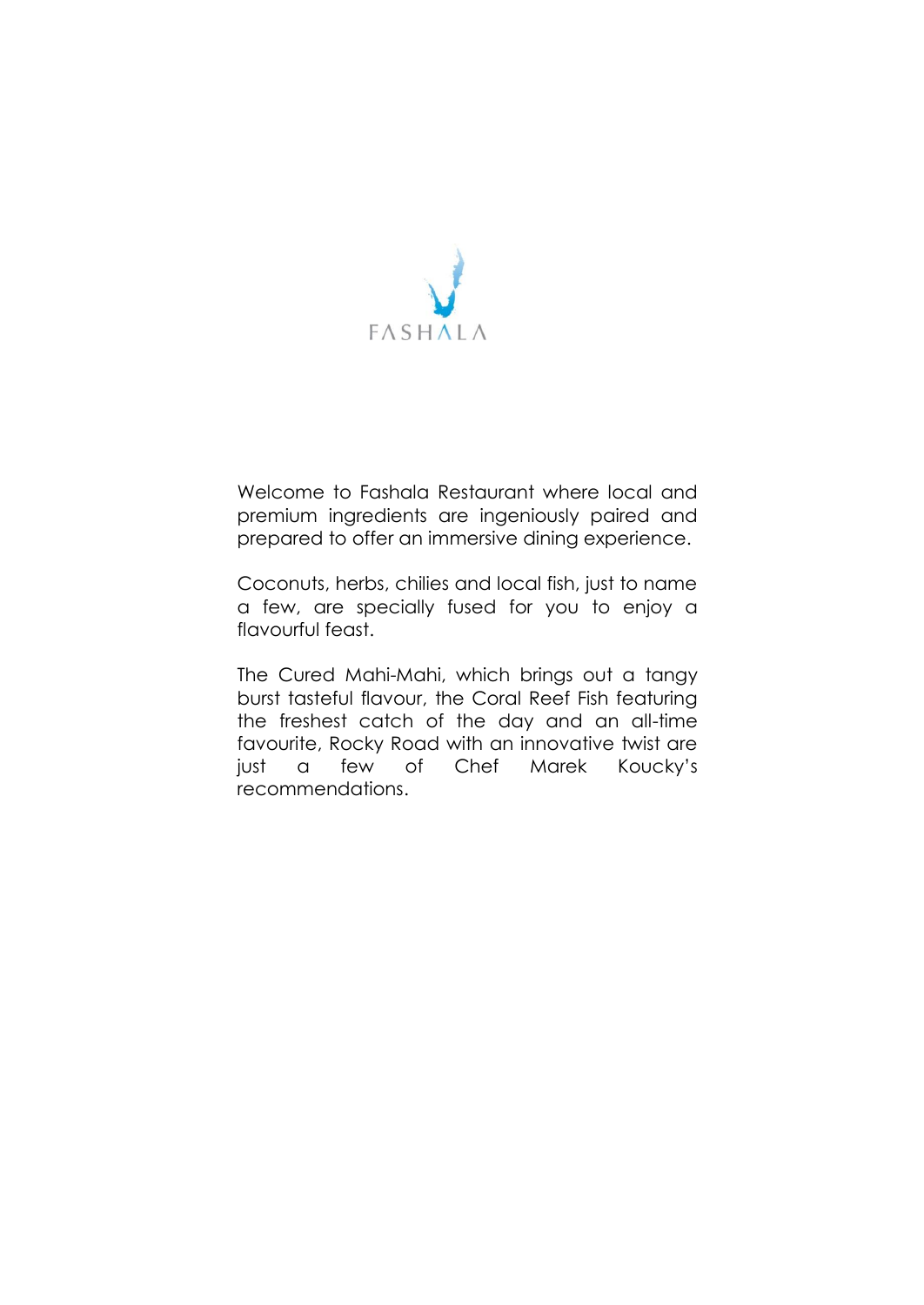

| Parsnip Velouté & Chi<br>Porcini and white truffle foam                                            | 30 |
|----------------------------------------------------------------------------------------------------|----|
| Hand-Dived Scallops <b>3</b> Chi <sup>0</sup><br>Parsnips, chardonnay-pickled pear and vanilla oil | 30 |
| Cured Salmon Chi<br>Heirloom beetroot, crab, avocado & horseradish mousse                          | 35 |
| Mahi-Mahi Chi<br>Sangrita, tasmanian pepper berry and mandarin sorbet                              | 35 |
| Spiced Tung \$ 1 Chi 8<br>Lentil de puy, pomelo and soft-boiled egg, chorizo oil                   | 30 |
| Wagyu Beef Tartare<br>Bell peppers, pink peppercorns and caraway lavosh                            | 35 |
| Foie Gras Terrine <b>!</b><br>Plums, herbs and pistachio cake                                      | 35 |
| Confit Pork Belly <b>&amp; ! 0 0</b><br>Red cabbage, herb dumpling and pork sauce                  | 35 |

Chi Spa Dish Signature Dish 4 Vegetarian Dish Contains Pork Contains Alcohol Contains Nuts 19 Gluten Free

Our produce and cuisine is Rooted in Nature, featuring the finest locally and ethically - sourced ingredients

All prices are quoted in US Dollars and subject to 10% service charge and prevailing GST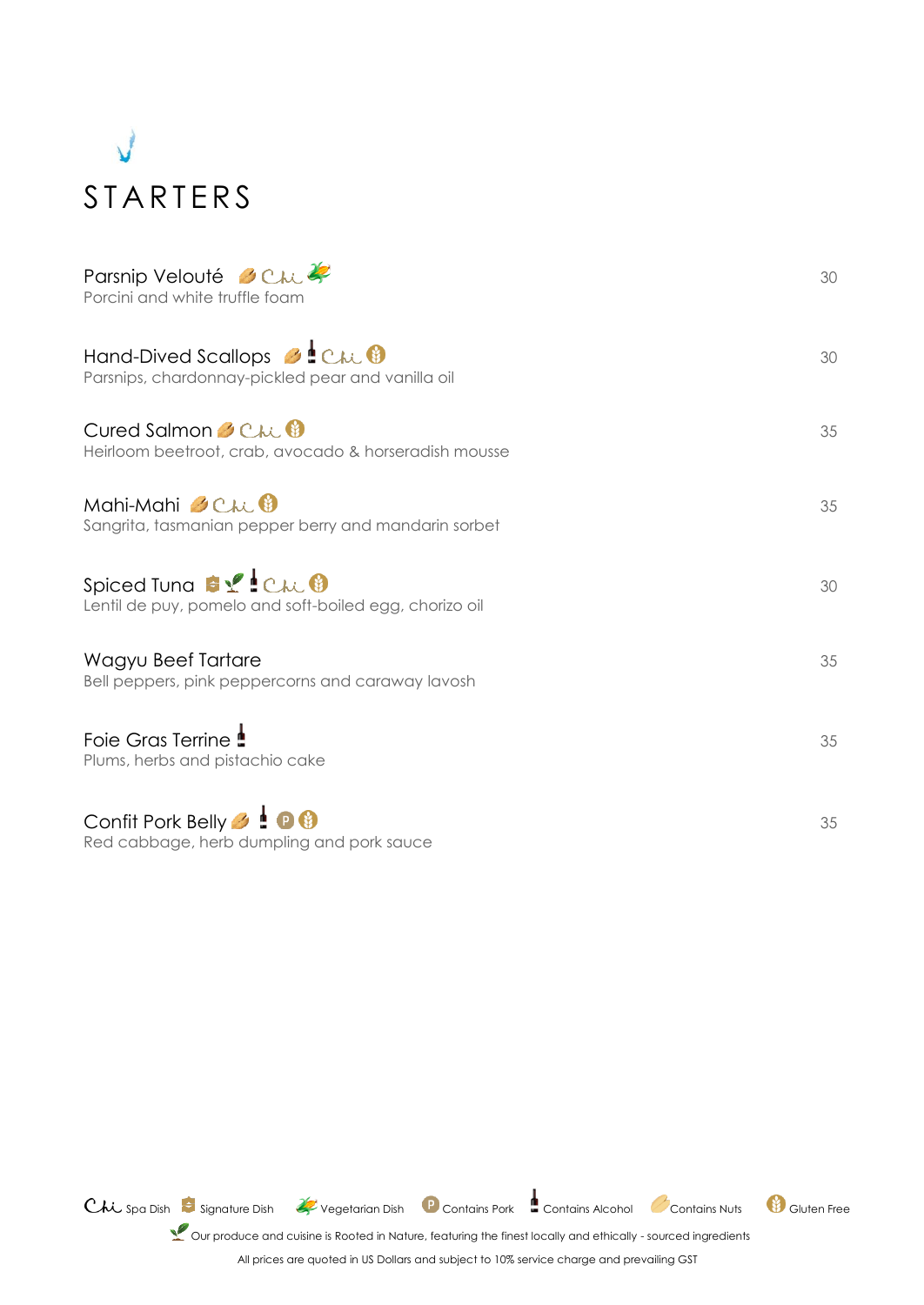

| Coral Reef Fish $\blacksquare$ Chi & $\blacksquare$<br>Heirloom carrots, seaweed buerre blanc, cauliflower & yoghurt puree              | 50 |
|-----------------------------------------------------------------------------------------------------------------------------------------|----|
| Yellow-Fin Tuna Chi 3 0<br>White crab, ratte potatoes and citrus sabayon                                                                | 50 |
| Maldivian Lobster Chi 30<br>Shellfish risotto, wilted greens and confit grapes                                                          | 55 |
| Fish of the Day "a la Meunière" $C \wedge C$<br>Reef fish, clams and scallops                                                           | 45 |
| Breast of Yellow Chicken LC <sub>hi</sub> 30<br>Beetroot, blackcurrant puree and jus gras                                               | 55 |
| Lamb Cannon $\mathbf{\mathop{!}\bullet\mathop{}}\mathbf{\mathop{!}\bullet\mathop{}}$<br>Creamy polenta, heritage carrots and mint pesto | 75 |
| Wagyu Beef Mignon : Chi 30<br>Cognac glazed vegetables and perigueux sauce                                                              | 90 |
| Herb Risotto Chi 3 1 0 2<br>Local vegetables, confit seeds and manchego cheese                                                          | 45 |

Chi Spa Dish Signature Dish & Vegetarian Dish P Contains Pork Contains Alcohol Contains Nuts S Gluten Free

Let Our produce and cuisine is Rooted in Nature, featuring the finest locally and ethically - sourced ingredients

All prices are quoted in US Dollars and subject to 10% service charge and prevailing GST